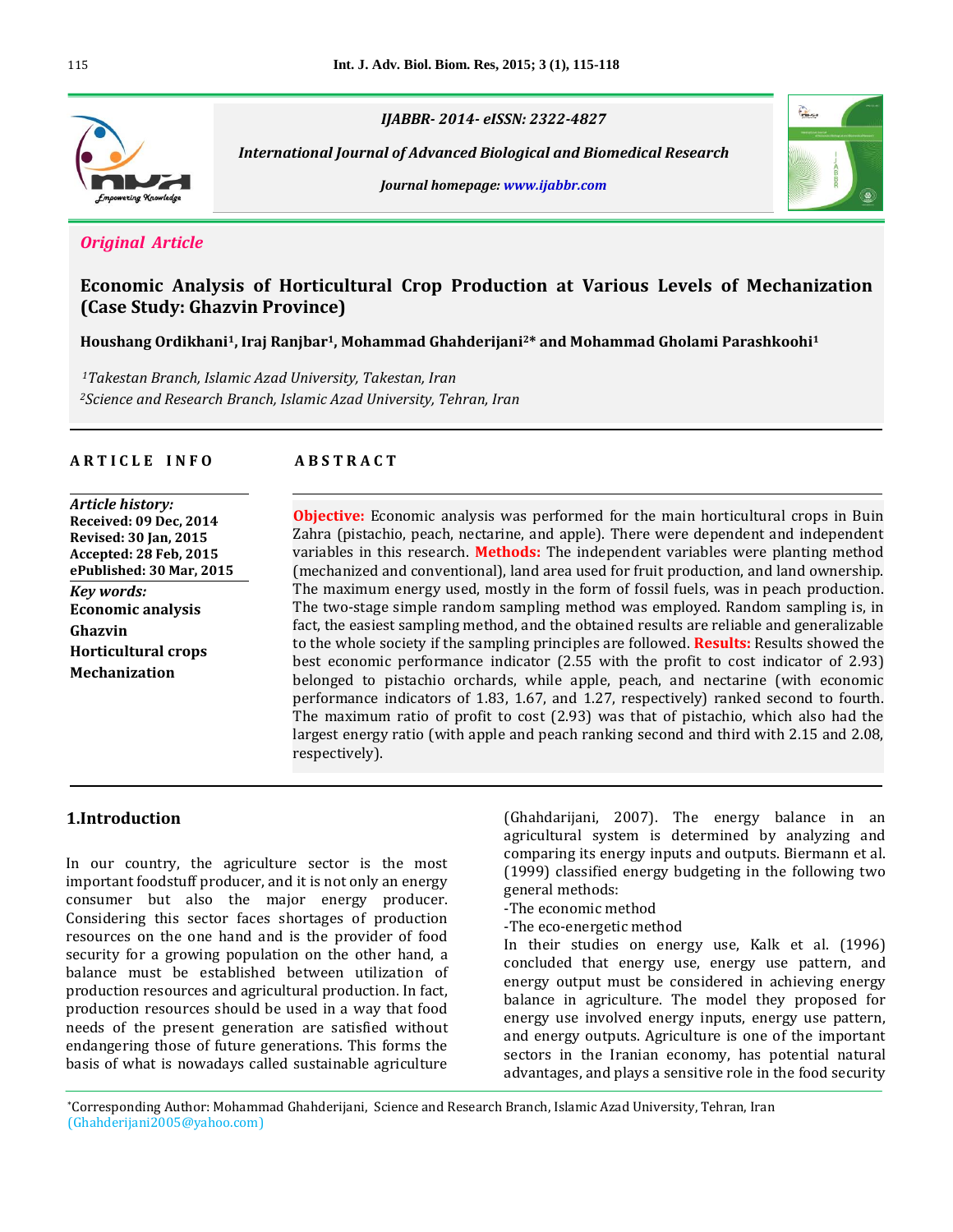of the country. Therefore, it requires more attention than the other sectors of the economy. Considering the capital, climatic, and technological limitations the agriculture sector faces, it is very important to act in accordance with the principle of relative advantage. Although the relative advantage of agricultural products is somewhat influenced by advancements in technology, it is the existing climatic conditions and the flavor, taste, color, and other unique features of agricultural products of every geographical region that determine its relative advantage and makes it superior to other regions that produce agricultural products. In any case, identifying the potential relative advantage of the agriculture sector can facilitate the presence of our country in global trade (Jaafari, 2000). Energy use in various systems of agricultural production includes inputs employed in different activities. The total energy input per unit area in each agricultural production system is determined by adding up the energy inputs per unit area of all the inputs utilized in production. The energy used in the agriculture sector consists of various renewable or non-renewable fossil or non-fossil resources. In this research, the effects of orchard size and mechanization on horticultural crop production (peach, nectarine, pistachio, and apple) in Buin Zahra were studied. The purposes of carrying out the study were to:

1. Study the situation regarding energy use in the production of horticultural crops (peach, nectarine, pistachio, and apple) in the region

2. Determine the share of each utilized input with respect to the energy used per unit of produced horticultural crops (peach, nectarine, pistachio, and apple)

3. Determine the amount of energy used to produce one kilogram of horticultural crops (peach, nectarine, pistachio, and apple) and compare it with those of other regions

4. Compare and evaluate the efficiency and productivity of the energy used in horticultural crop production (peach, nectarine, pistachio, and apple)

Singh et al. (2004) reported the use of high-yielding varieties in intensive cropping systems has increased application of fertilizers and chemical pesticides, and that high mechanization levels have led to increased use of energy in modern agriculture.

The relationship between farm size and productivity is one of the important subjects in farm management and agricultural development policy, and knowledge of this relationship can help agriculture policy makers and farm managers make decisions regarding the size of agricultural units, and guide them in making plans that are more correct from the economic point of view. For example, if there is an inverse relationship between farm size and productivity, redistribution of land among landless people, and movement towards smaller-sized farms, may be useful. Conversely, if there is a direct relationship between farm size and productivity, land

consolidation and co-ownership of land seem to be desirable policies (Abdollahi, 2000).

Pender et al. (2002) studied agricultural land management reforms and showed that these reforms could guide us towards achieving greater yields and preventing loss of land fertility. In their study in Russia, Coster (2003) concluded that establishment of very large farms and emphasis on their growth in size did not considerably raise economic efficiency.

## **2. Materials and Methods**

Buin Zahra, located in Ghazvin province, consists of six counties (the central, Abgarm, Avaj, Dashtabi, Ramand, and Shal) and 16 rural districts with 320 villages where villagers live. Buin Zahra, with an area of about 5088 square kilometers, borders on Ghazvin to the north, the Central and Hamadan Provinces to the south, Tehran Province to the east, and Takestan to the west. Its main crops are pistachio followed by walnut and grape (onion and cotton are also grown). Of course, due to its very favorable weather conditions for growing pistachio, substantial investments were made during the past few years by the private sector to develop land under pistachio production. Buin Zahra is at the intersection of the Ghazvin to Saveh and Karaj to Hamada roads, has a cold and dry climate ( with the minimum temperature of -25°C recorded on January 17, 2008, and the maximum temperature of  $+45^{\circ}$ C recorded in the summer of 2011), average annual temperature of  $+15.3^{\circ}$ C, and mean yearly rainfall of 190 millimeters. It has longitude of  $40^{\circ}50$  east, latitude of 35°46 north, and altitude of 1225 meters. According to statistics published by the Agriculture Jihad Organization of Ghazvin Province and Agriculture Jihad Services Center of Buin Zahra, and considering the completed preliminary questionnaires, two levels of orchard size were considered for apple, nectarine, peach, and pistachio orchards: smaller than one hectare, and larger than one hectare. Land ownership was divided into privately owned orchards and rented orchards. Farmers in the region are mostly engaged in animal husbandry and agriculture in addition to producing horticultural crops. The agriculture system in Buin Zahra was divided into four classes: horticulture, horticulture and animal husbandry, horticulture and farming, and horticulture, farming, and animal husbandry. The statistical population consisted of the 3846 fruit growers in Buin Zahra (anonymous). The simple two-stage random sampling technique was employed, which is actually the simplest sampling method that yields results generalizable to the entire population. Another reason for selecting this sampling technique was to follow the sampling method employed by the Statistical Center of Iran and the Management and Planning Organization in their surveys. In this method, all units of the society have the same probability of being selected at each of the two stages (Mansoorfar, 1997). In the first stage, a number of villages in Buin Zahra were randomly selected. Names of fruit growers in each selected village were listed in the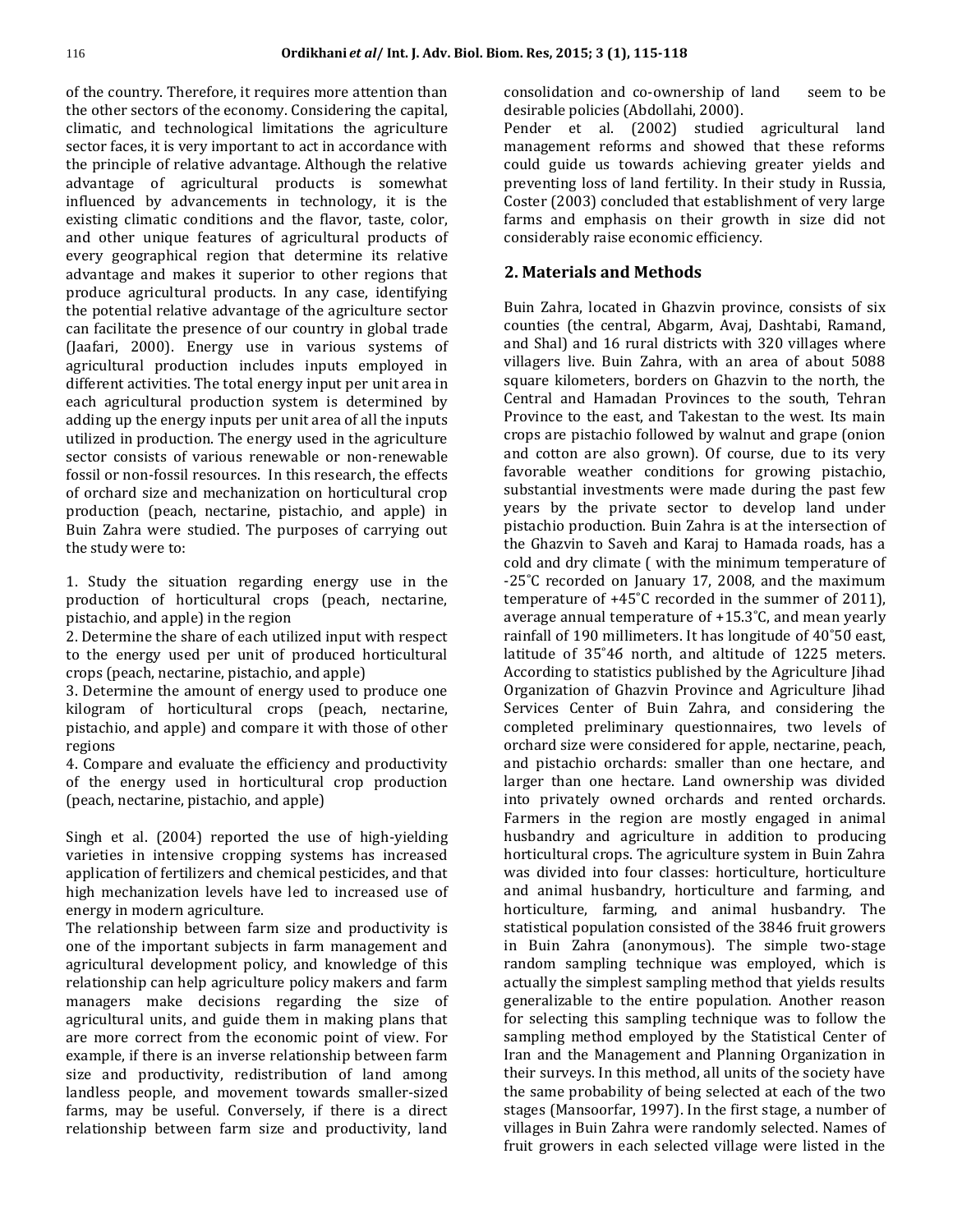second phase, and random sampling and proportional allocation were employed for distributing the questionnaires among the fruit growers. Cochran' formula for sample size was used to determine sample volume. Cochran introduced the following formula for calculating the number of samples (n) (Mansoorfar, 1997):

 $N = Nt<sup>2</sup>s<sup>2</sup>/Nd<sup>2</sup> + t2s<sup>2</sup>$ 

In the above formula, N is the size of the statistical population (number of fruit growers), and t, the acceptable confidence coefficient, was obtained from the student t distribution table (assuming the related feature was normally distributed). Moreover,  $s^2$  is the estimated variance of the studied feature in the society (which was the variance of energy efficiency in this study), d the desired probability accuracy (half the confidence interval), and n the sample volume. The abovementioned formula was used to obtain the sample volume.

## **3. Results and Discussion**

Results of the research, shown in Figure 4-7, indicate that the best economic performance (with the profit to cost ratio of 2.55) was that of pistachio orchards, and that apple, peach, and nectarine orchards ( with ratios of 1.83, 1.67, and 1.27, respectively) ranked second to fourth in this respect. One of the main reasons for the difference in these ratios is the fact that horticultural crop losses and horticultural waste are not economically valuable, with pistachio orchards having minimal waste and losses and apple and peach orchards the maximum losses and waste**.**



**Figure 1:** The profit to cost ratios of various horticultural crops in orchards smaller than 0.5 hectare in Buin Zahra

If the economic indicator is considered the main criterion for planting fruit trees in orchards smaller than 0.5 hectare, pistachio and nectarine orchards have the highest and the lowest priority, respectively. Figure 2 reports the profit to cost ratios for various horticultural crops in orchards larger than 0.5 hectare. The highest ratio (2.93) was that of pistachio orchards, and pistachio orchards also had the highest energy ratio. Moreover, apple and peach orchards with ratios of 2.15 and 2.08, respectively, ranked next to pistachio orchards in this respect.



**Figure 2:** Average energy and profit to cost ratios for various horticultural crops in Buin Zahra orchards

### **3.1.The effects of fruit growers' experience in horticultural crop production and of their education levels on energy efficiency in the studied fruit crops**

As shown in Table 1, fruit growers' levels of education had no significant effect on energy efficiency.

#### **Table 1:**

| ANOVA of energy efficiency at four experience levels and |  |
|----------------------------------------------------------|--|
| five education levels                                    |  |

| of<br>Source<br>variation                           | Sum of<br>squares | Degree of<br>freedom | Mean<br>squares | F          |
|-----------------------------------------------------|-------------------|----------------------|-----------------|------------|
| Experience<br>level                                 | 11.70             | 3                    | 3.90            | $16.72*$   |
| Education<br>level                                  | 3.21              | 4                    | 0.804           | 3.44<br>ns |
| Experience<br>$\ast$<br>level<br>education<br>level | 2.88              | 12                   | 0.240           | 1.02<br>ns |
| Replication                                         | 23.93             | 129                  | 0.186           | 0.795      |
| Error                                               | 58.55             | 251                  | 0.233           |            |
| Total                                               | 754.49            | 400                  |                 |            |

The symbols ns, \*, and \*\*, stand for not significant, significant at the 5% level, and significant at the 1% level, respectively**.**